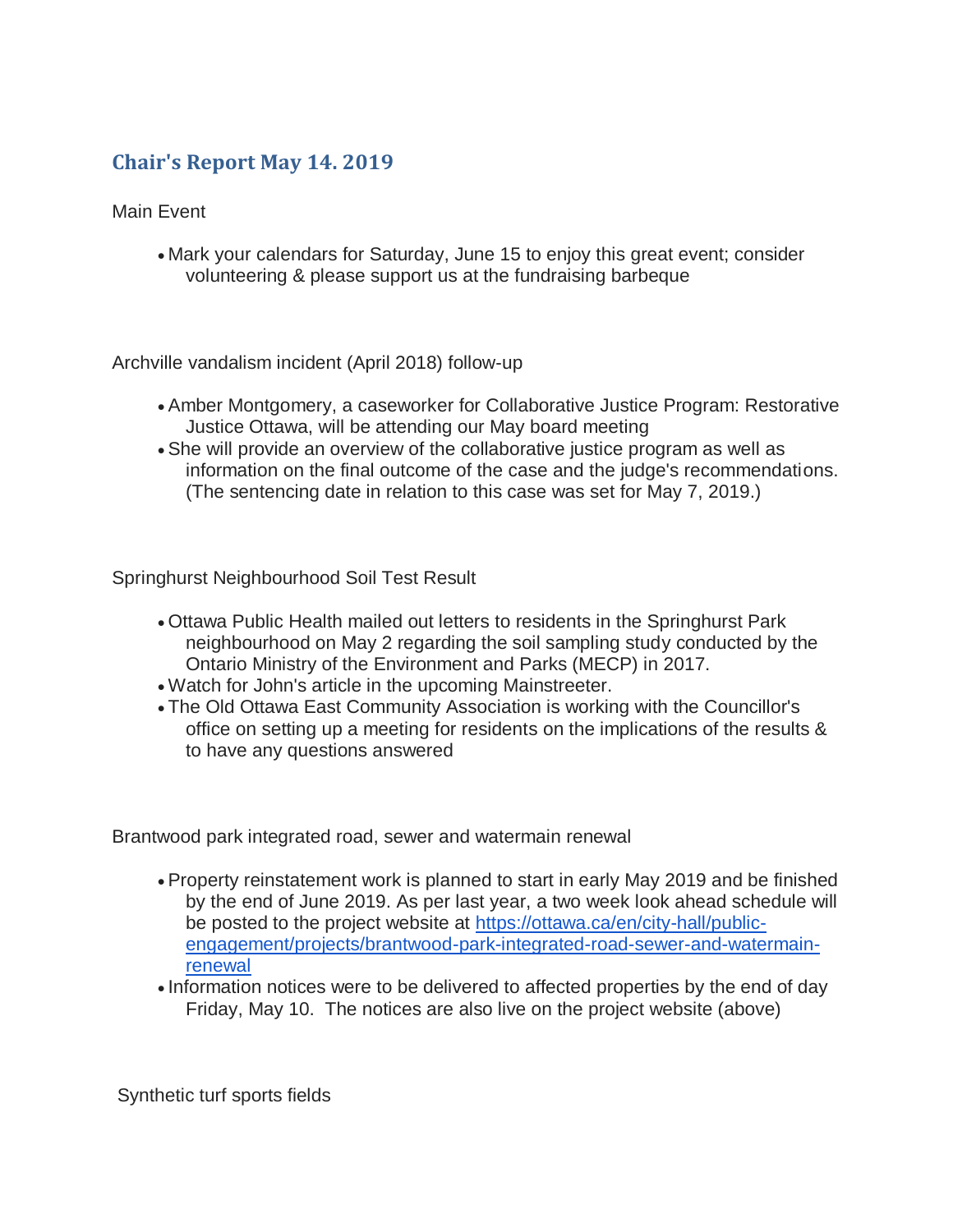Alexandra will be making a short presentation at our May meeting: Environmental Impact of Synthetic Turf Sports Fields; we will also be allotting some time for discussion

Immaculata sports field article

- Check out the most recent Ottawa Magazine Real Estate 2019 for 2 perspectives on the sports field changes (pp22-2)
- Note I have not been able to find an on-line version yet, but I do have a PDF version which I can share for anyone interested

New vision for Lansdowne

- a meeting of representatives from OOS, the Glebe & OOE is being set up by the Councillor's office to solicit input from communities
- Richard and John are our representatives with Ron to fill in as needed

Capital spokes bike rally & rodeo

- As part of the Old Ottawa South Community Association (OSCA's) May 31-June 2 weekend of biking fun, there will be a Capital Spokes Bike Rodeo at Windsor Park on Sunday from 10am to noon and a bike rally to get us there!
- They are also hosting a rally to the park from all the participating communities (OOS, OOE, Glebe and Heron Park).
- The OOE ride starts at Ballantyne Park and will take cyclists on a ride along the new cycle track on Main Street ending at Windsor Park in time for the start of the rodeo.

French Catholic Elementary School Board (CECCE in French) interest in the Deschatelets building

On May 2, John, on behalf of the OOECA, & Don Stephenson (CAG) attended a meeting with the CECCE. The Board is quite interested in the Deschatelets site for a school that could, in time, have up to 300 students (elementary). While Don is preparing an article for the next Mainstreeter, John has provided the following notes:

 They have funding for such a school and they really need a new location given they have just one more year of at 88 Main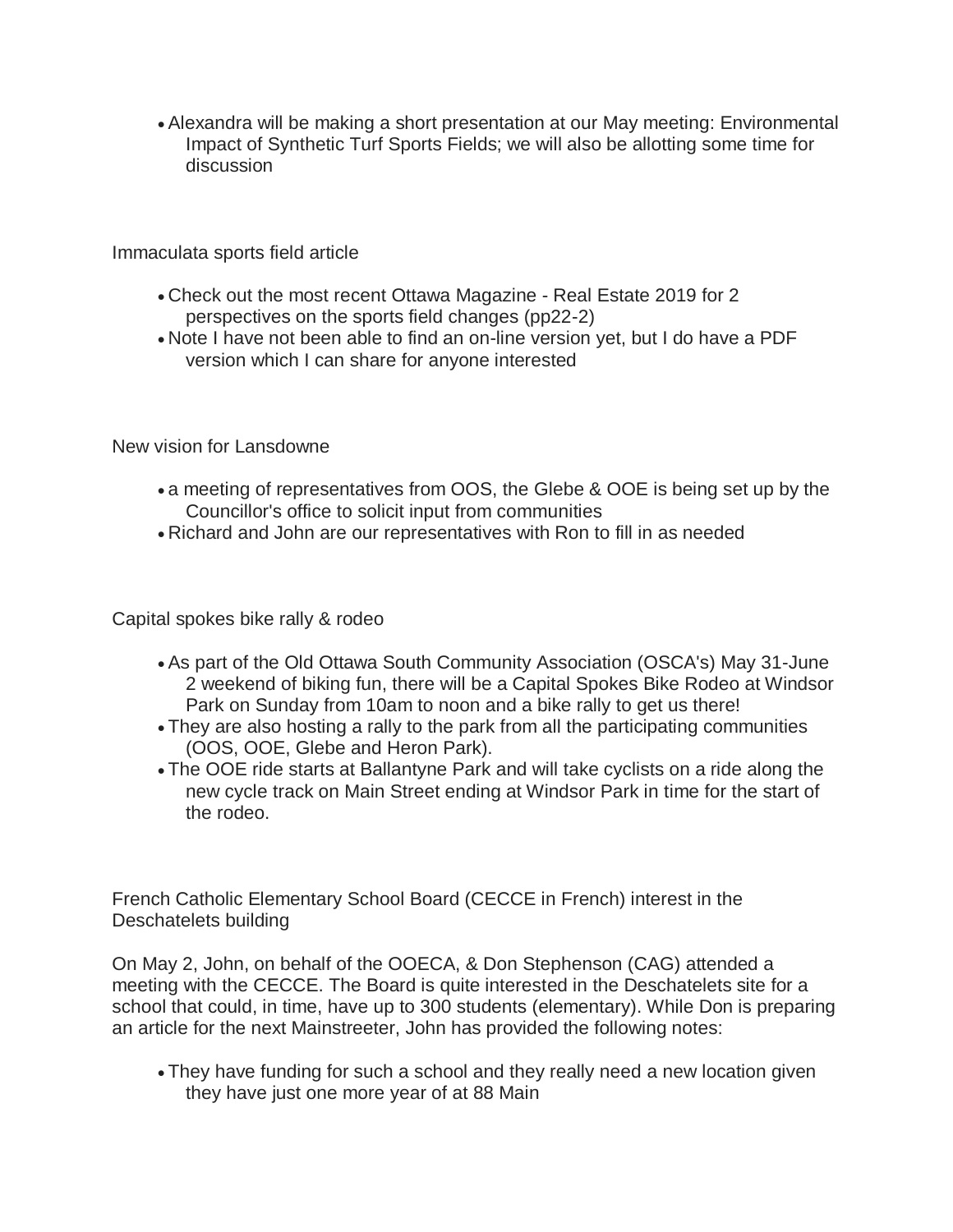- They made an offer to Regional about a year ago and Regional is still considering it
- Re-zoning would of course be required and, if it is to go ahead, they'd seek community support.
- they are interested in speaking about the possible school at an upcoming meeting of the community
- They only need about a third of the floor space so are looking for partners (they see CAG and OOECA as partners as well but realize we have virtually no money)
- They are interested in both a community centre and affordable housing in the building
- While they see that students would be interested in using the forecourt park, they are interested in the park as it will be for the community - not as fenced-in area just for students.
- they support sharing of facilities and differentiated themselves from what we have seen at Mac.
- they would seek a fenced in area at the back (river-side) of Deschatelets for a day-care area
- their education model is a Finnish one, based on lots of outdoors so that the river corridor and adjacent parks would work for them
- they say most students don't take the bus, so there would be relatively few buses

Greystone Village Retirement Residence

- Juanita Cody, the Director of Marketing for the Greystone Village Retirement Residence reached out to me in late April to suggest we chat about what she may be able to offer in regard to supporting the OOECA and getting to know the community (she is planning to attend our May board meeting)
- We have a meeting planned for May 15

All-candidates meeting for federal election

- Ron has agreed to work on the organization of an Ottawa Centre debate again (thanks Ron), but I am sure he would be happy to have some help if anyone else is interested
- The date and venue have not yet been confirmed, although 2 dates being considered are Wednesday, September 25 & Thursday, September 26. A spot that holds at least 300 people is the goal.
- A cut-off of 2.5% of the vote in the previous federal election will be used to determine party eligibility for the meeting. The parties with over 2.5% in the Ottawa Centre riding were the Liberals, Conservatives, NDP, and Green